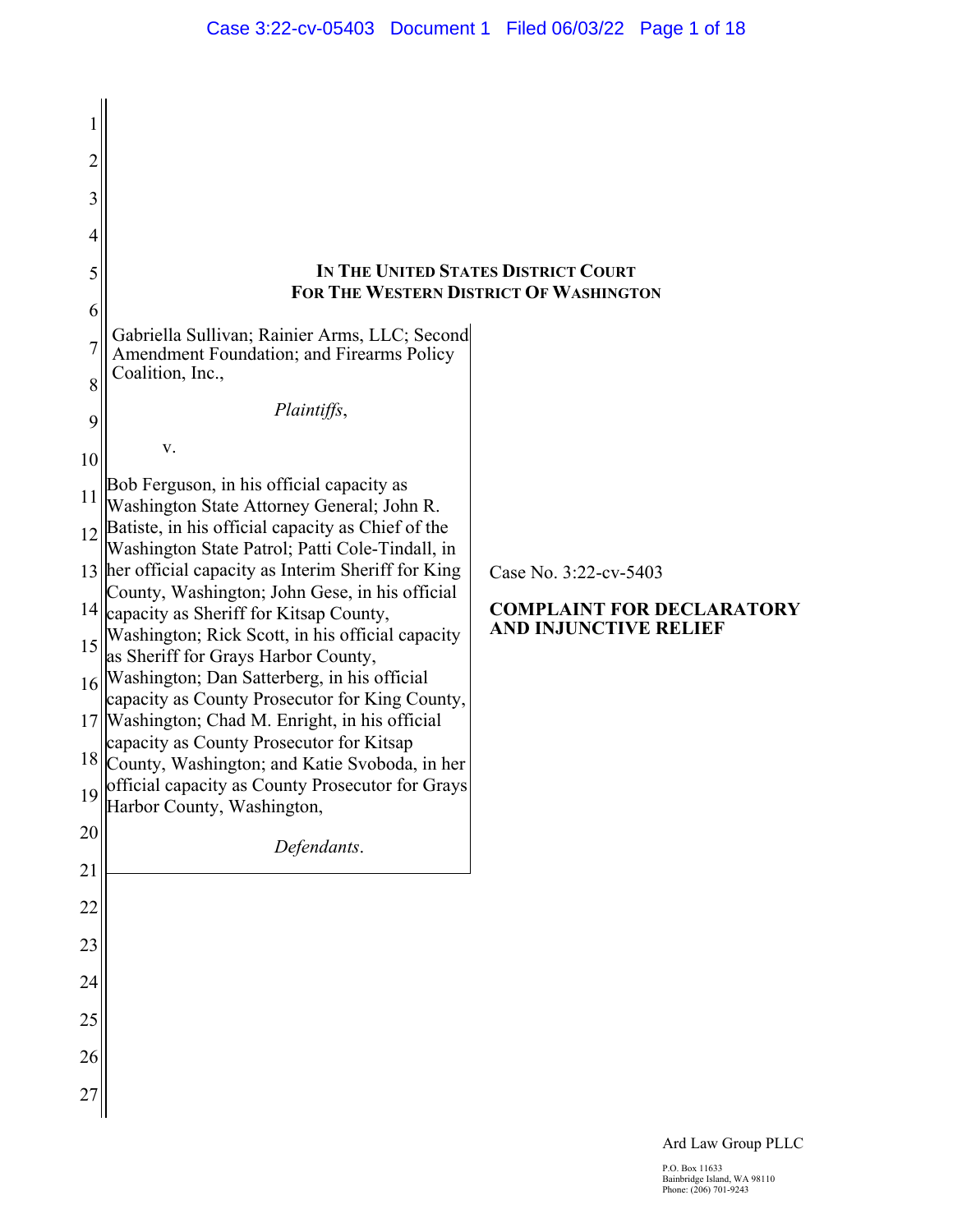#### Case 3:22-cv-05403 Document 1 Filed 06/03/22 Page 2 of 18

1 2 3 4 5 6 7 8 9 10 11 Gabriella Sullivan, Rainier Arms, LLC, Second Amendment Foundation, and Firearms Policy Coalition, Inc., by and through the undersigned attorneys, file this Complaint against the abovecaptioned Defendants, in their official capacities as the officials responsible under Washington law for administering and enforcing the State's laws and regulations governing the manufacturing, importation, distribution, sale, and offering for sale of commonly possessed ammunition magazines improperly dubbed "large-capacity." Plaintiffs seek declaratory and injunctive relief: a declaration that Washington's ban on manufacturing, importing, distributing, selling, or offering for sale ammunition magazines capable of holding more than 10 rounds of ammunition violates the Second and Fourteenth Amendments and an injunction compelling Defendants to refrain from enforcing the invalid ban. In support of their Complaint against Defendants, Plaintiffs hereby allege as follows:

12

27

#### **I. Introduction**

13 14 15 16 17 18 1. The State of Washington has criminalized one of the most common and important means by which its citizens can exercise their fundamental right of self-defense. By banning manufacturing, importation, distribution, and sale of standard-capacity firearm magazines that can carry more than 10 rounds of ammunition ("standard capacity magazines"), the State has barred law-abiding residents from legally acquiring common ammunition magazines and deprived them of an effective means of self-defense.

19 20 21 22 23 2. Absent relief from this Court, Defendants will violate the constitutionally protected rights of Washington's law-abiding citizens and reinforce the erroneous notion that the right to keep and bear arms is nothing more than "a second-class right, subject to an entirely different body of rules than the other Bill of Rights guarantees." *McDonald v. City of Chicago*, 561 U.S. 742, 780 (2010).

24 25 26 3. Worse yet, Defendants will commit these constitutional violations without any realistic prospect of diminishing the misuse of firearms or the incidence of horrific mass-shootings. The State's ban on standard capacity magazines will do nothing to address or ameliorate these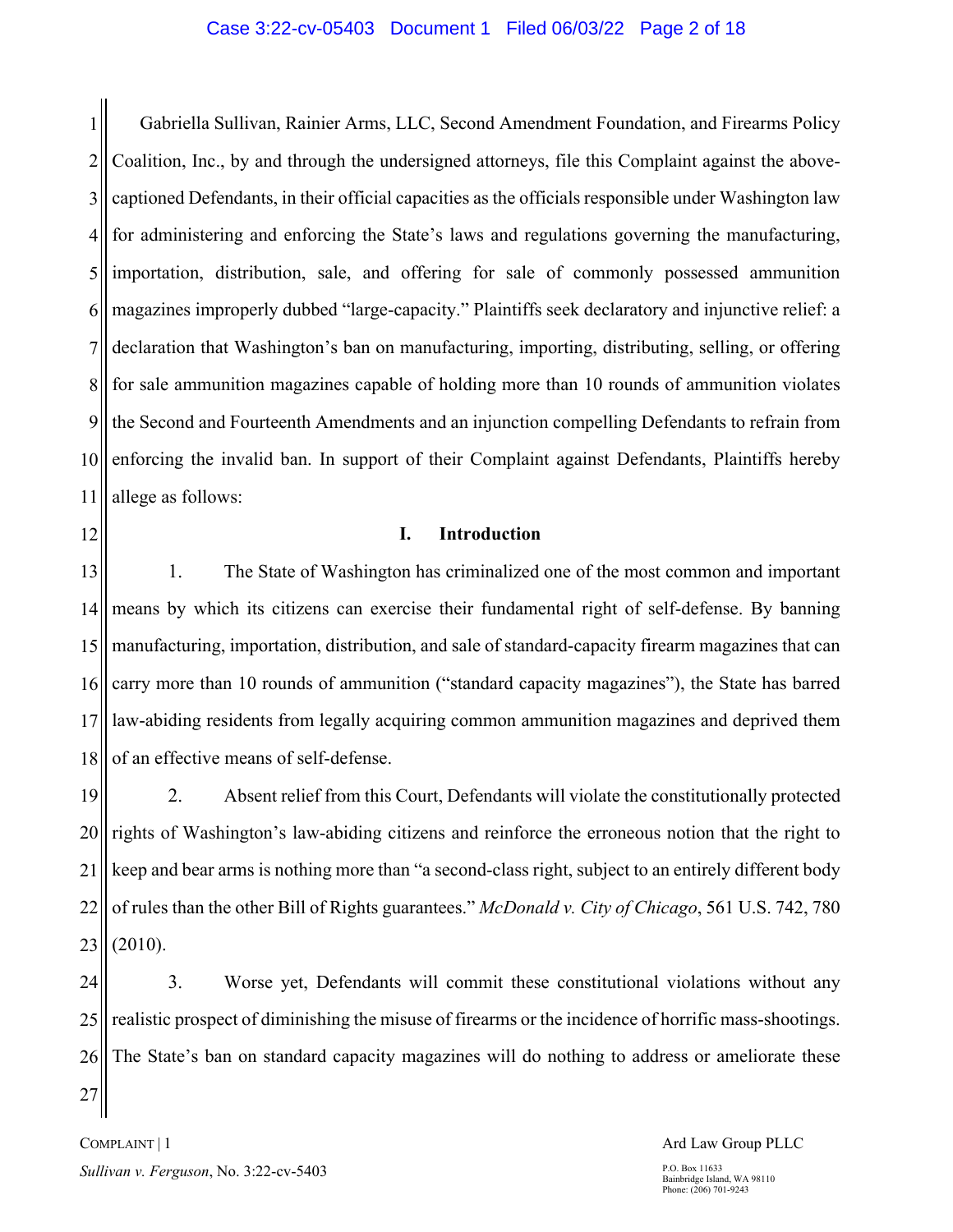1 2 public policy concerns. All it will do is leave law-abiding citizens more vulnerable to attack from better-armed and more ruthless assailants.

3 4 5 6 7 8 4. During uncertain times—with the recognition that governments have no legal duty to protect the people they serve—there is no guarantee that law enforcement will respond to an individual's 911 call during this crisis or after it (let alone in time to prevent a crime) and those who choose to exercise their fundamental and individual Second and Fourteenth Amendment protected rights cannot be denied those rights. Uncertain times are precisely when fundamental rights—like the right to keep and bear arms for self-defense—must be protected.

9 10 11 12 13 14 15 16 5. To be sure, Plaintiffs acknowledge that the Ninth Circuit has rejected a Second Amendment challenge to California's similar restrictions on standard capacity magazines in *Duncan v. Bonta*, 19 F.4th 1087 (9th Cir. 2021) (en banc), but Plaintiffs believe that case was wrongly decided. They therefore institute this litigation to vindicate their Second Amendment protected rights and seek to have *Duncan* overruled by a court competent to do so. Of course, it is possible that the Supreme Court effectively will overrule *Duncan*'s mode of analysis in *New York State Rifle & Pistol Ass'n Inc. v. Bruen*, No. 20-843 (U.S. argued Nov. 3, 2021), and, if so, Plaintiffs reserve the right to argue accordingly.

17 18 19 6. Plaintiffs Gabriella Sullivan, Rainier Arms, LLC, Second Amendment Foundation, and Firearms Policy Coalition, Inc. bring this action to vindicate the rights that Defendants threaten to infringe.

20

## **JURISDICTION AND VENUE**

21 22 7. This Court has subject-matter jurisdiction over Plaintiffs' claim under 28 U.S.C. §§ 1331 and 1343.

23 24 8. Plaintiffs seek remedies under 28 U.S.C. §§ 1651, 2201, and 2202 and 42 U.S.C. §§ 1983 and 1988.

9. Venue is proper in this Court under 28 U.S.C.  $\S$  1391(b)(1) & (b)(2).

25 26 27

# COMPLAINT | 2 *Sullivan v. Ferguson*, No. 3:22-cv-5403

#### Ard Law Group PLLC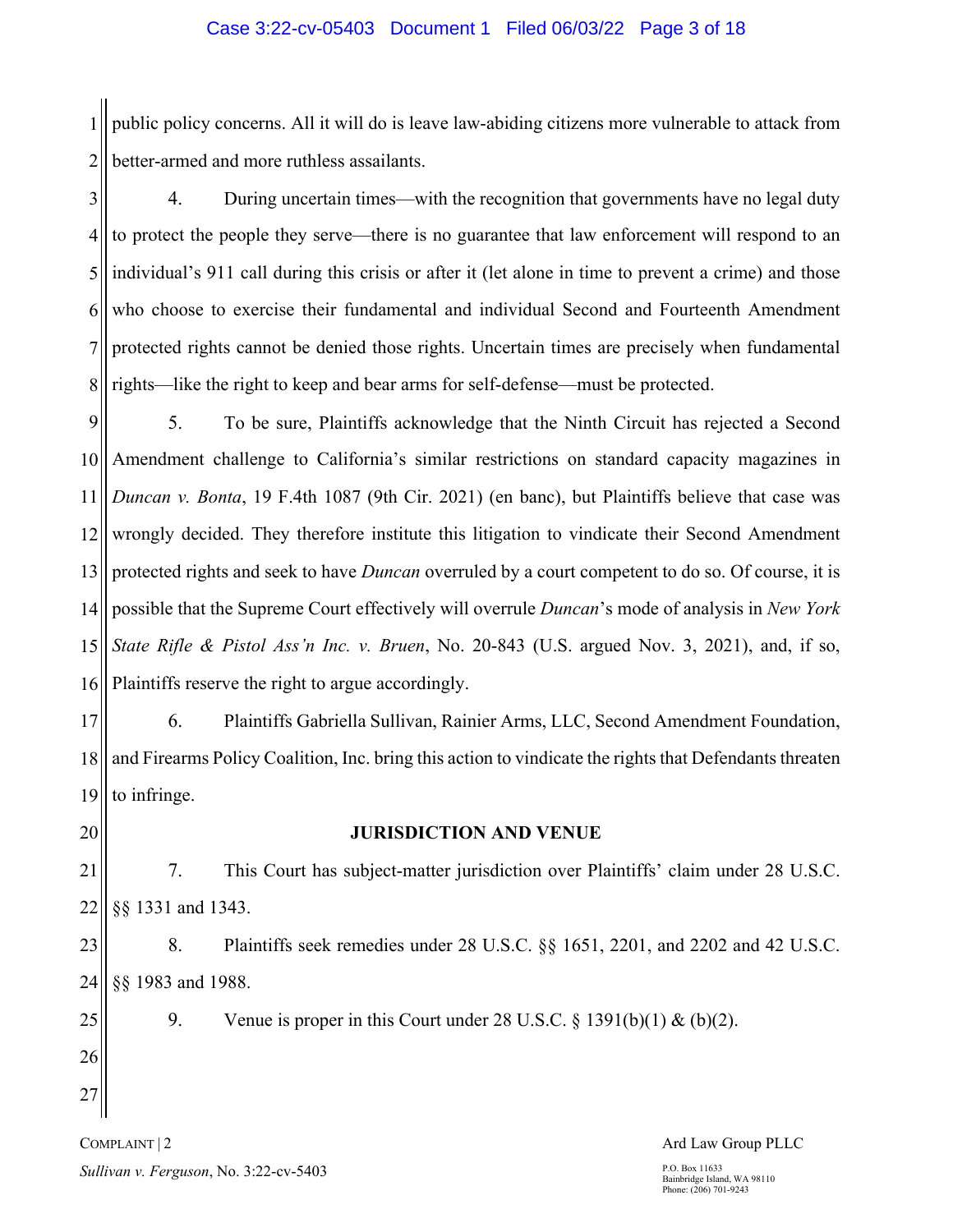1 2

#### **PARTIES**

3 4 5 6 7 8 10. Plaintiff Gabriella Sullivan is a natural person and a citizen of Kitsap County, Washington. She owns at least one firearm that may be equipped with standard capacity magazines as well as multiple standard capacity magazines. She intends to continue purchasing standard capacity magazines for her existing firearms as well as purchase additional firearms equipped with standard capacity magazines. When Washington's standard capacity magazine ban becomes effective on July 1, 2022, she will be forced to abandon these plans or face prosecution for violating the law.

9 10 11 12 13 14 15 16 11. Plaintiff Rainier Arms, LLC ("Rainier Arms") is a federally licensed firearm dealer located in King County, Washington. Rainier Arms specializes in high end rifles, pistols, and shotguns as well as parts, optics, and accessories. Rainier Arms sells standard capacity magazines both as standard equipment for many of the firearms it sells and also as standalone products. When Washington's standard capacity magazine ban becomes effective on July 1, 2022, Rainier Arms will be forced to stop selling standard capacity magazines to civilians and to limit its sale of these items to government purchasers exempted from the state-wide ban. That will substantially constrict Rainier's market and harm its business.

17 18 19 20 21 22 23 24 25 12. Plaintiff Second Amendment Foundation ("SAF") is a nonprofit educational foundation incorporated under the laws of Washington with its principal place of business in Bellevue, Washington. SAF seeks to preserve the effectiveness of the Second Amendment through education, research, publishing, and legal action programs focused on the constitutionally protected right to possess firearms and firearm ammunition, and the consequences of gun control. SAF has over 700,000 members and supporters nationwide, including thousands of members in Washington. SAF brings this action on behalf of those members, including the named Plaintiffs herein. SAF's members will be adversely and directly harmed by Defendants' enforcement of the laws, regulations, policies, practices, and customs challenged herein.

26 27 13. Plaintiff Firearms Policy Coalition, Inc. ("FPC") is a 501(c)(4) non-profit organization incorporated under the laws of Delaware with its principal place of business in

COMPLAINT | 3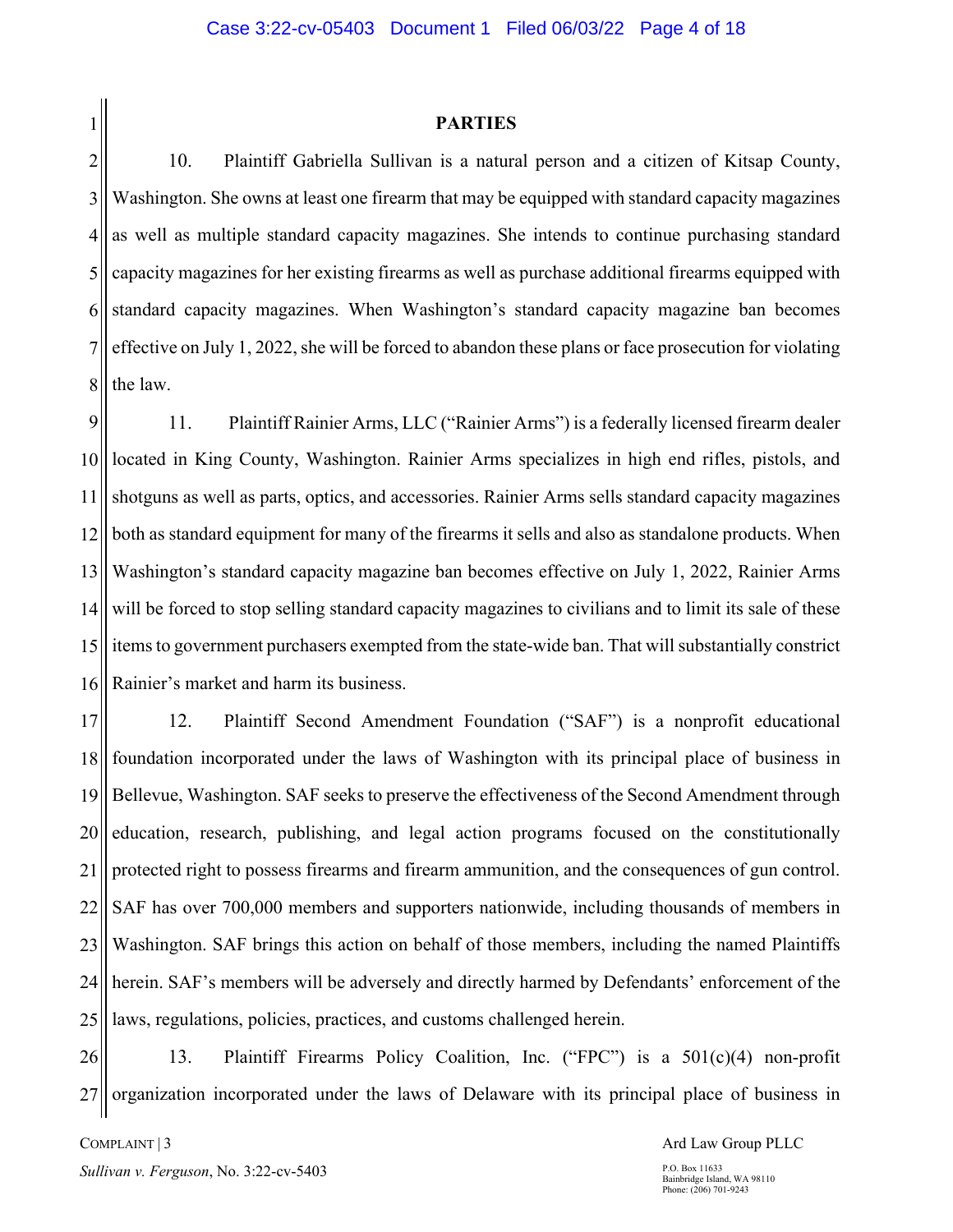#### Case 3:22-cv-05403 Document 1 Filed 06/03/22 Page 5 of 18

1 2 3 4 5 6 7 8 Sacramento, California. The purposes of FPC include defending and promoting the People's rights—especially the fundamental, individual Second Amendment right to keep and bear arms advancing individual liberty, and restoring freedom. FPC serves its members and the public through legislative advocacy, grassroots advocacy, litigation and legal efforts, research, education, outreach, and other programs. FPC's members reside both within and outside Washington. FPC brings this action on behalf of those members, including the named Plaintiffs herein. FPC's Washington members will be adversely and directly harmed by Defendants' enforcement of the laws, regulations, policies, practices, and customs challenged herein.

9 10 11 12 13 14. Defendant Bob Ferguson is sued in his official capacity as Washington State Attorney General. As Attorney General, Ferguson has the authority to assist in the prosecution of crimes, including violations of the challenged ban, and to institute and prosecute actions on behalf of the state that are "necessary in the execution of the duties of any state officer." WASH. REV. CODE § 43.10.030.

14 15 16 15. Defendant John R. Batiste is sued in his official capacity as the Chief of the Washington State Patrol. As Chief of the State Patrol, Batiste has the power and duty to enforce the law, including the challenged ban, throughout the state. WASH. REV. CODE § 43.43.030.

17 18 19 20 16. Defendant Patti Cole-Tindall is sued in her official capacity as Interim Sheriff for King County, Washington. As Interim Sheriff, Cole-Tindall is responsible for arresting and imprisoning "all persons guilty of public offenses" in King County, including individuals who violate the challenged ban. WASH. REV. CODE § 36.28.010.

21 22 23 17. Defendant John Gese is sued in his official capacity as Sheriff for Kitsap County, Washington. As Sheriff, Gese is responsible for arresting and imprisoning "all persons guilty of public offenses" in Kitsap County, including individuals who violate the challenged ban. *Id.*

24 25 26 27 18. Defendant Rick Scott is sued in his official capacity as Sheriff for Grays Harbor County, Washington. As Sheriff, Scott is responsible for arresting and imprisoning "all persons guilty of public offenses" in Grays Harbor County, including individuals who violate the challenged ban. *Id.*

COMPLAINT | 4 *Sullivan v. Ferguson*, No. 3:22-cv-5403

#### Ard Law Group PLLC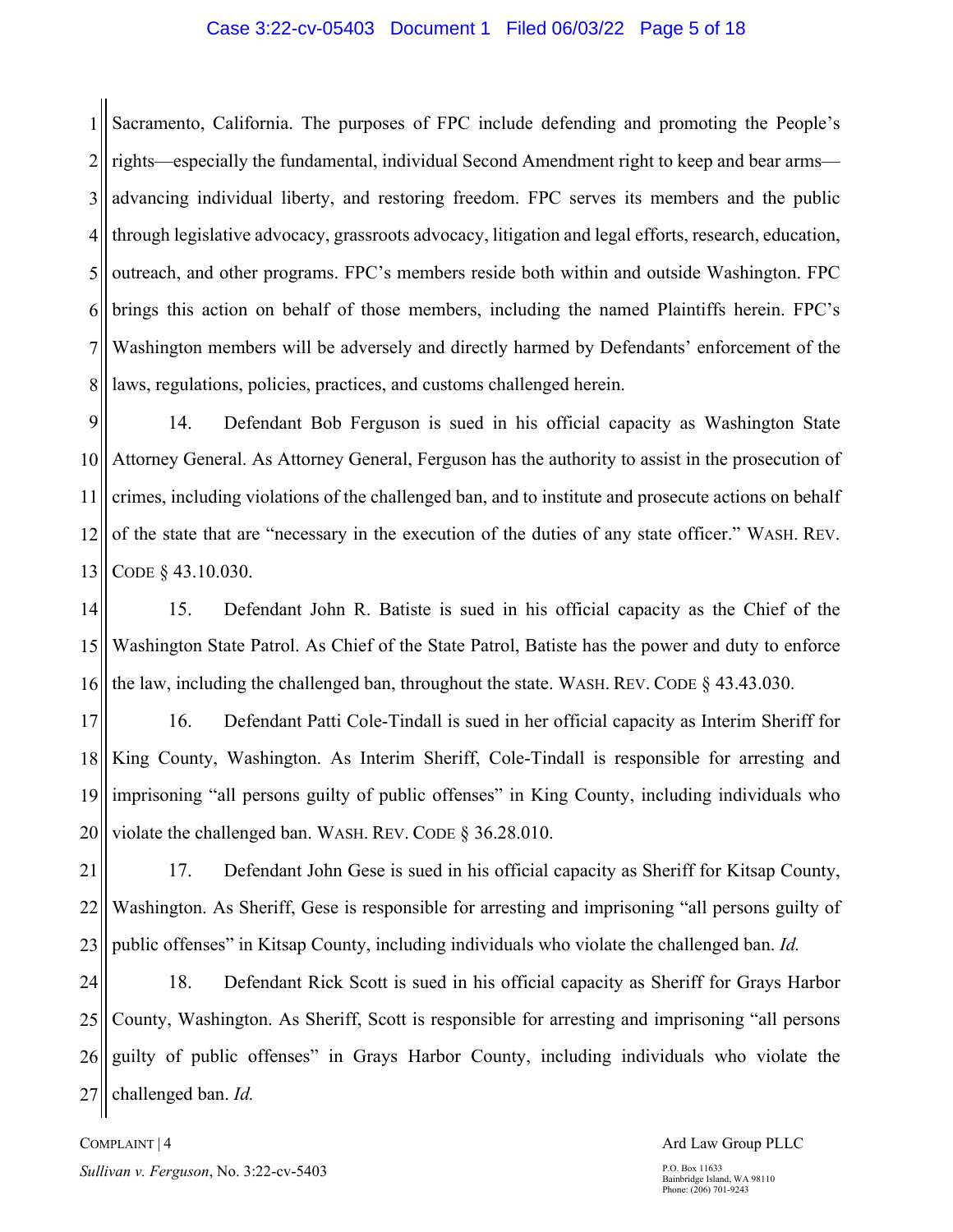#### Case 3:22-cv-05403 Document 1 Filed 06/03/22 Page 6 of 18

1 2 3 4 19. Defendant Dan Satterberg is sued in his official capacity as County Prosecutor for King County. As County Prosecutor, Satterberg is responsible for "prosecut[ing] all criminal and civil actions" including for violations of the challenged ban, "in which the state or the county may be a party." WASH. REV. CODE § 36.27.020.

5 6 7 8 20. Defendant Chad M. Enright is sued in his official capacity as County Prosecutor for Kitsap County. As County Prosecutor, Enright is responsible for "prosecut[ing] all criminal and civil actions" including for violations of the challenged ban, "in which the state or the county may be a party." *Id.*

9 10 11 12 21. Defendant Katie Svoboda is sued in her official capacity as County Prosecutor for Grays Harbor County. As County Prosecutor, Svoboda is responsible for "prosecut[ing] all criminal and civil actions" including for violations of the challenged ban, "in which the state or the county may be a party." *Id.*

13

14

## **FACTUAL ALLEGATIONS**

#### **I. Washington's Ban on Standard Capacity Magazines.**

15 16 17 18 19 20 22. On March 23, 2022, Governor Jay Inslee signed Engrossed Senate Bill 5078 ("the Act"), which made it illegal for any person in Washington to "manufacture, import, distribute, sell, or offer for sale any large capacity magazine," *id.* § 3(1), defined as "an ammunition feeding device with the capacity to accept more than 10 rounds of ammunition, or any conversion kit, part, or combination of parts from which such a device can be assembled," WASH. REV. CODE § 9.41.010(36).

21 22 23 24 25 23. The Act exempts (1) "any ammunition feeding device that has been permanently altered so that it cannot accommodate more than 10 rounds of ammunition," (2) "22 caliber tube ammunition feeding device[s]," and (3) any "tubular magazine that is contained in a lever-action firearm," WASH. REV. CODE § 9.4.1.010(36)(a)–(c), but it makes commerce in many of the most common magazines in Washington—and indeed the country—illegal.

26 27 24. Despite forbidding law-abiding citizens, from selling, importing, or distributing these so called "large capacity magazine[s]," the law exempts manufacture for or distribution and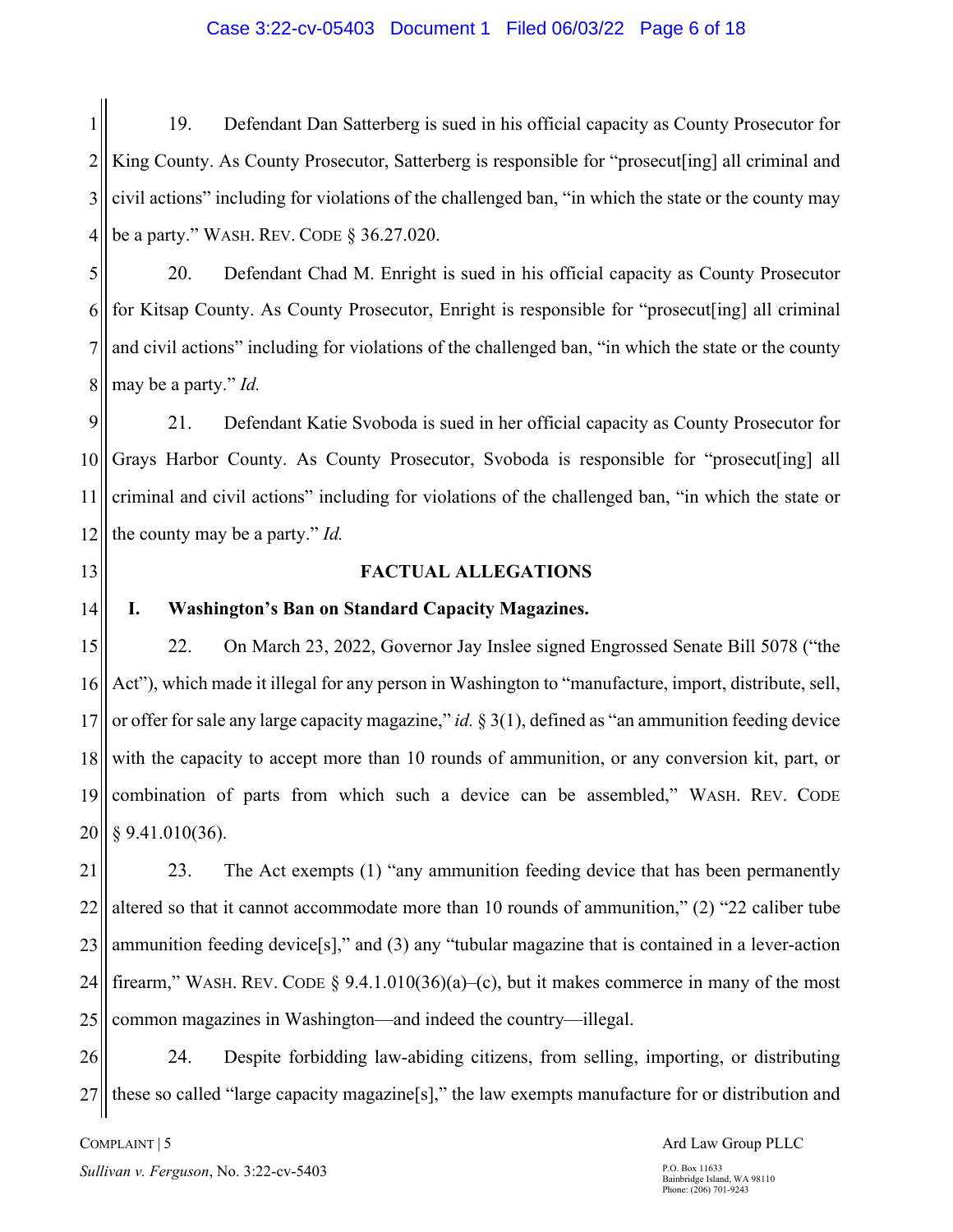1 2 sale to branches of the armed forces or to Washington state law enforcement agencies. Act  $§$  3(2)(a) & (b).

3 4 5 6 25. As a result, although it does not directly target purchasing standard-capacity magazines, the Act makes it impossible for a law-abiding resident of Washington to lawfully acquire standard capacity magazines by making it illegal to either sell them in-state or bring them in from another state.

7 8 9 26. Violating the "large capacity magazine" ban is a gross misdemeanor punishable by up to 364 days imprisonment and a fine of up to \$5,000. Act  $\S$  3(3); WASH. REV. CODE § 9A.20.021(2).

10

11

27. The Act becomes effective on July 1, 2022. Act § 6.

**II. Washington Has Criminalized a Common and Important Means of Self-Defense.** 

12 13 14 15 28. Although the Act describes magazines that can accept more than 10 rounds of ammunition as "large capacity magazines," this is a misnomer. Magazines capable of holding more than 10 rounds of ammunition are a normal feature of firearms in the United States and are more accurately described as "standard capacity magazines."

16 17 29. As many as *half a billion* of these standard-capacity magazines have been owned by Americans throughout the United States.

18 19 20 21 22 23 24 25 26 27 30. According to the 2021 National Firearms Survey, 48% of gun owners have owned magazines that hold more than 10 rounds. William English, *2021 National Firearms Survey: Updated Analysis Including Types of Firearms Owned* at 22 (May 13, 2022), *available at* https://bit.ly/3yPfoHw. Given the survey's estimate that 81.4 million Americans own firearms, approximately 39 million Americans have owned at least one magazine that holds more than 10 rounds. And that is a conservative estimate since only current gun owners were polled. Those individuals frequently owned more than one such magazine. In fact, Professor English found that American gun owners have owned as many as 269 million handgun magazines that hold over 10 rounds and an additional 273 million rifle magazines over that threshold for a total of 542 million such magazines. *Id.* at 24.

COMPLAINT | 6

Ard Law Group PLLC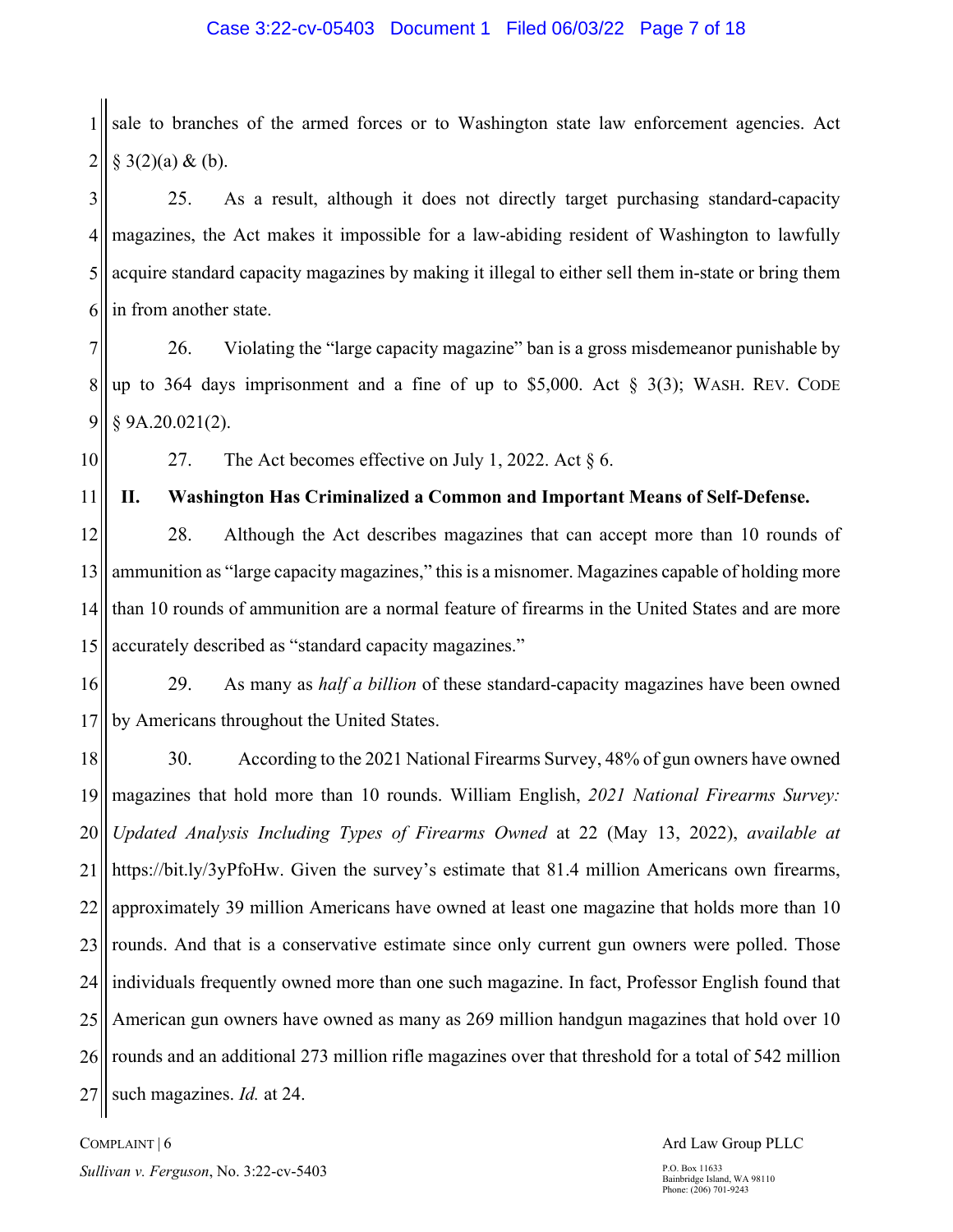#### Case 3:22-cv-05403 Document 1 Filed 06/03/22 Page 8 of 18

1 2 3 4 31. The prevalence of these magazines should not come as a surprise. Many of the most popular handguns in the nation are typically manufactured with magazines holding more than 10 rounds of ammunition, and the standard-issue magazines for many popular rifles—including the most popular semiautomatic rifles in the country—have a capacity of more than 10 rounds.

5 6 32. Magazines such as these are common throughout the country. Indeed, 40 states do not impose any restrictions on magazine capacity.

7 8 9 10 11 33. The ubiquity of standard capacity magazines among law-abiding Americans demonstrates that they are useful for lawful purposes such as self-defense and hunting. In fact, Professor English found that recreational target shooting (64.3%), home defense (62.4%), hunting (47%), and defense outside the home (41.7%) are the most common reasons cited by individuals who own standard capacity magazines that hold more than 10 rounds. *Id.* at 23.

12 13 14 15 16 17 18 19 34. Crime, on the other hand, is not a common use for these magazines. There were approximately 350,000 violent crimes committed with firearms in 2020. Rachel E. Morgan and Alexandra Thompson, *Criminal Victimization, 2020*, Table 8, BUREAU OF JUSTICE STATISTICS, October 2021, https://bit.ly/3PGOI1A. Even if each one of those crimes was committed with a gun equipped with a magazine capable of holding more than ten rounds—certainly overstating their use—and even if each crime were committed using a different magazine, that would still mean that just 0.06% of all such magazines (up to 542 million total) would be used in crimes each year. Stated the other way, approximately 99.94% of these magazines are *only* used lawfully each year.

20 21 22 23 24 25 26 27 35. Proponents of bans like the Act often seek to justify them based on a concern with mass shooting events specifically. But mass shootings represent an extremely small subset of all violent crime committed with a gun and so just a fraction of the 0.06% of standard capacity magazines holding more than 10 rounds that could possibly have been used in crime are ever used in mass shootings. *See* Rosanna Smart & Terry L. Schell, *Mass Shootings in the United States*, RAND (April 15, 2021), https://bit.ly/3MRkTtu ("Mass shootings are tragic, traumatic, and shocking events. . . . However, they represent a very small fraction of the homicides in the United States."). In fact, from 1976 through 2018, an average of just 26 people were killed per year in

COMPLAINT | 7 *Sullivan v. Ferguson*, No. 3:22-cv-5403 Ard Law Group PLLC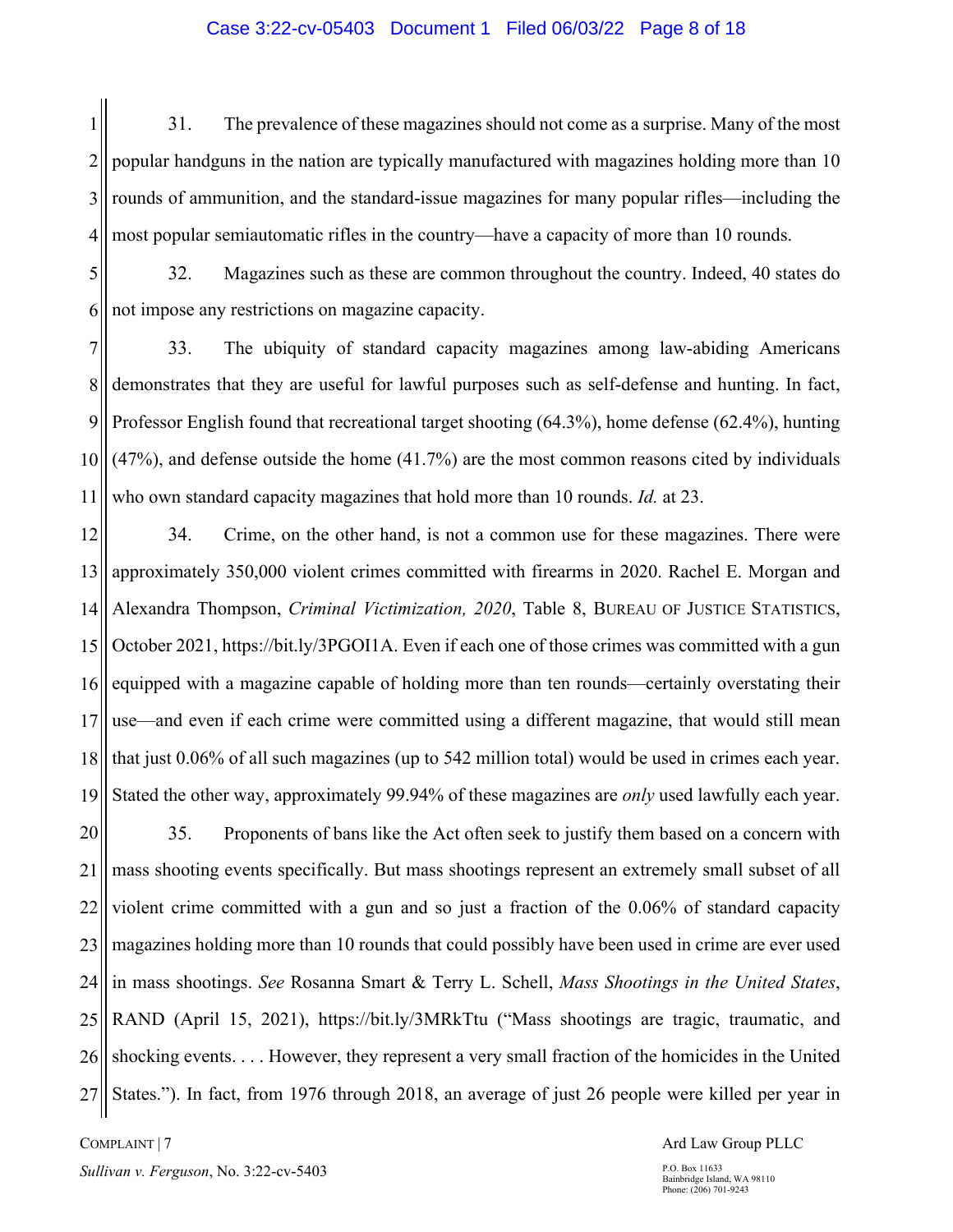#### Case 3:22-cv-05403 Document 1 Filed 06/03/22 Page 9 of 18

1 2 3 4 5 6 7 8 9 10 11 12 13 public mass shooting incidents (defined as "incidents that occur in the absence of other criminal activity (e.g., robberies, drug deals, and gang 'turf wars') in which a gun was used to kill four or more victims in a public location within a 24-hour period"). Grant Duwe, *Patterns and prevalence of lethal mass violence*, 2019 J. CRIM. & PUB. POL'Y 1, 12 (2019). That is slightly lower than the number of individuals (27) killed each year by lightning strikes and significantly lower than the number injured by lightning strikes (243). *How Dangerous is Lightning?*, NAT'L WEATHER SERV., https://bit.ly/3wN3iNU. Furthermore, there is no convincing empirical evidence that a state magazine ban will have any impact at all on mass shootings. *See* Christopher S. Koper, *Updated Assessment of the Federal Assault Weapons Ban: Impacts on Gun Markets and Gun Violence, 1994–2003*, 81 n.95 NAT'L INST. OF JUST., U.S. DEP'T OF JUST., https://bit.ly/3NDzBUK (explaining that "it is hard to draw definitive conclusions" about the effectiveness of state assault weapons bans in part because "the impact of [such] laws is likely undermined to some degree by the influx of [assault weapons] from other states").

14 15 16 17 18 19 36. In line with the widespread possession and use of standard capacity magazines and the rarity of their use for crime, there is no longstanding historical tradition of prohibiting the manufacture, importation, or sale of such magazines. Magazine bans were unknown in the United States before the 20th century. Bans like Washington's are recent phenomena—indeed, until the Act was put in place, Washington did not restrict manufacturing, importing or selling standard capacity magazines and no such laws existed anywhere in the United States before the 1990s.

20 21 22 23 24 25 37. This is true even though firearms capable of holding multiple rounds have existed since the late 15th century, and firearms capable of firing more than ten rounds without reloading have existed at least since the late 16th century. *See* David B. Kopel, *The History of Firearm Magazines and Magazine Prohibitions*, 78 ALB. L. REV. 849, 852–53 (2015) ("The first known firearm that was able to fire more than ten rounds without reloading was a sixteen-shooter created around 1580, using 'superposed' loads (each round stacked on top of the other.)").

26 27 38. Multiple round firearm technology quickly developed from multi-shot wheel lock rifles to repeating, magazine-fed rifles, with the English military employing magazine-fed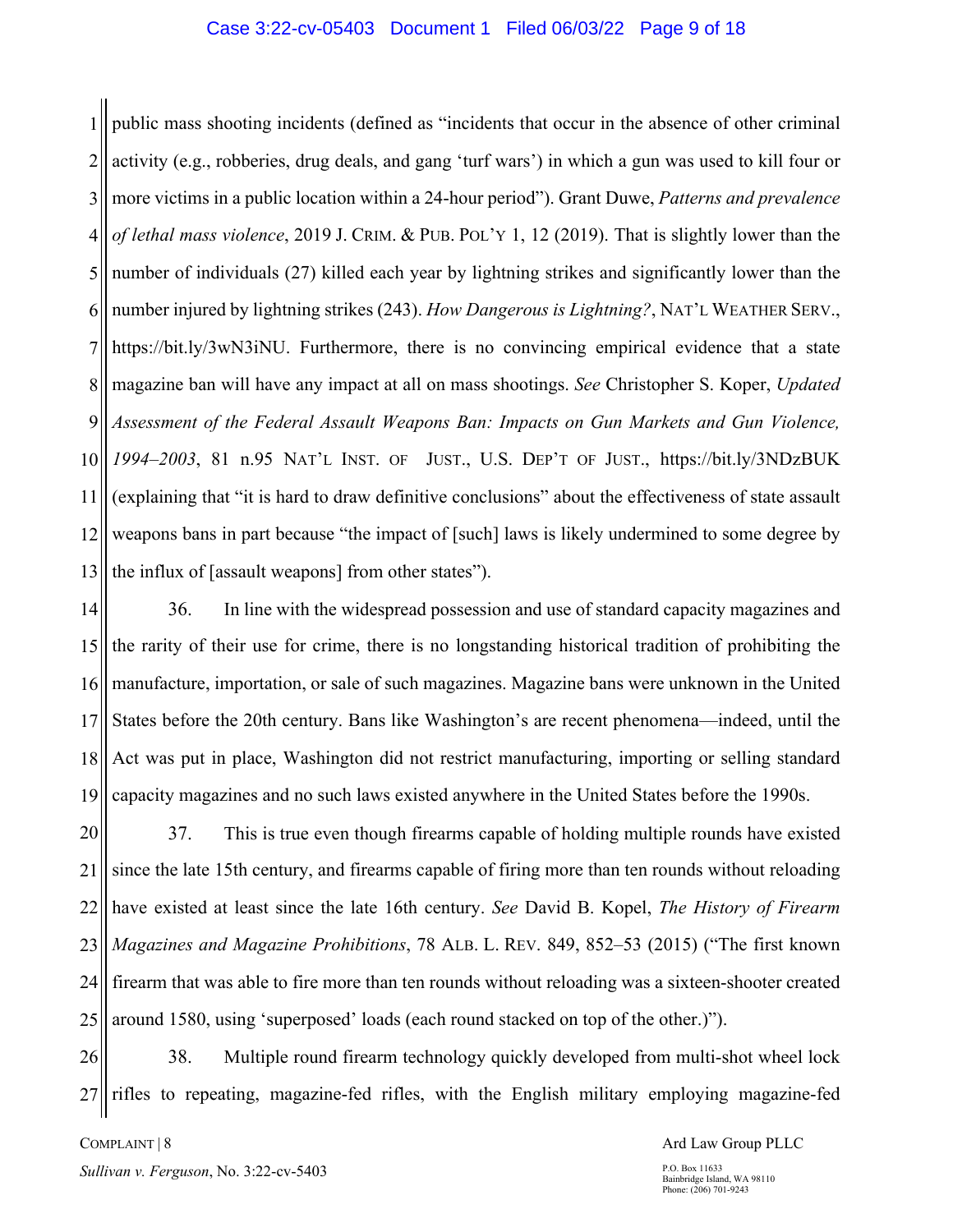#### Case 3:22-cv-05403 Document 1 Filed 06/03/22 Page 10 of 18

1 2 3 4 5 6 7 8 repeating firearms as early as 1658. Clayton E. Cramer & Joseph E. Olson, *Pistols, Crime, and Public: Safety in Early America*, 44 WILLAMETTE L. REV. 699, 716 (2008) (citing A. V. B. NORMAN & DON POTTINGER, ENGLISH WEAPONS & WARFARE: 449–1660 206–07 (1979)). The now famous "Puckle Gun," or "Defence Gun," was patented by James Puckle in 1718 in England and operated using "a Sett of Chambers ready Charg'd to be Slip'd on when the first Sett are pull'd off to be recharg'd." U.K. Patent No. 418 (filed May 15, 1718) https://bit.ly/3t5UGzu; CHARLES FOULKES, THE GUN-FOUNDERS OF ENGLAND: WITH A LIST OF ENGLISH AND CONTINENTAL GUN-FOUNDERS FROM THE XIV TO THE XIX CENTURIES 32–33 (1937).

9 10 11 12 13 14 15 16 39. Firearms capable of firing multiple rounds without reloading were well known to the founding generation. In 1777, Joseph Belton demonstrated a repeating rifle that could hold 16 rounds of ammunition to members of the Continental Congress. Robert Held, THE BELTON SYSTEMS, 1758 & 1784–86: AMERICA'S FIRST REPEATING FIREARMS 37 (1986). Belton also informed Congress that he could equip his rifle with as many as 20 rounds at a time. *Id.* at 17. And Meriwether Lewis carried a Girandoni air rifle, with a 22-round tubular, spring-loaded magazine on his expedition with William Clark. James B. Garry, WEAPONS OF THE LEWIS AND CLARK EXPEDITION 100–01 (2012).

17 18 19 20 21 22 23 40. "Repeater" firearms were extremely popular in the 19th century and came in many forms. The New York Evening Post in 1821 lauded Isaiah Jennings for inventing a repeater "important[t] for both public and private use," whose "number of charges may be extended to fifteen or even twenty." *Newly Invented Muskets*, N.Y. EVENING POST, Apr. 10, 1822, in 59 Alexander Tilloch, THE PHILOSOPHICAL MAGAZINE AND JOURNAL COMPREHENDING THE VARIOUS BRANCHES OF SCIENCE, THE LIBERAL AND FINE ARTS, GEOLOGY, AGRICULTURE, MANUFACTURES, AND COMMERCE 467-68 (Richard Taylor ed., 1822).

24 25 26 27 41. Around the time of the Civil War, multi-round rifles became commonplace. The 16-shot Henry Rifle, invented in 1861, was very popular. Soon after, the first Winchester rifle was produced and it could hold 17 rounds in the magazine with one more in the chamber. *See* Norm Flayderman, FLAYDERMAN'S GUIDE TO ANTIQUE FIREARMS AND THEIR VALUES 268 (6th ed.

COMPLAINT | 9 *Sullivan v. Ferguson*, No. 3:22-cv-5403 Ard Law Group PLLC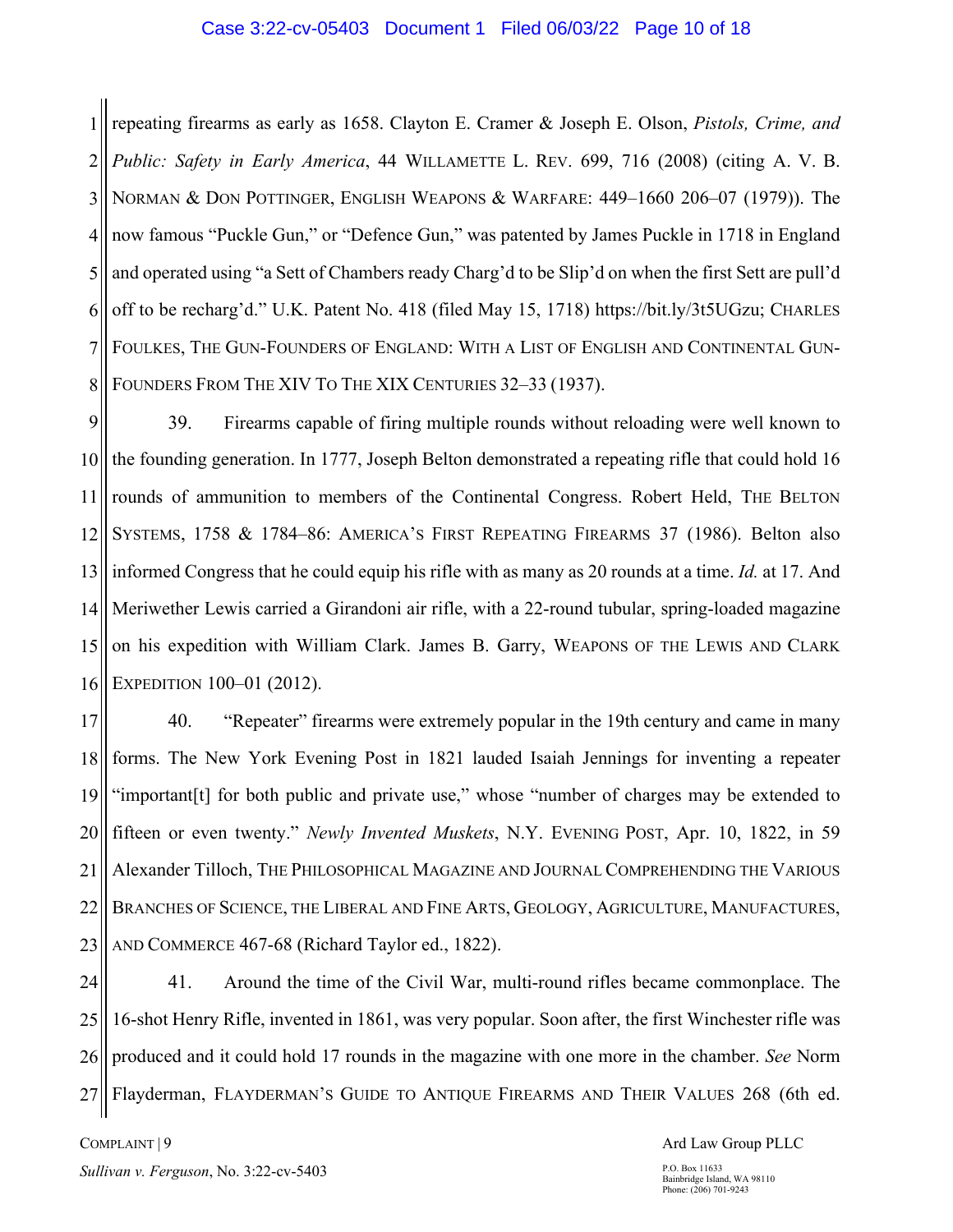#### Case 3:22-cv-05403 Document 1 Filed 06/03/22 Page 11 of 18

1 2 3 1994). As a result, standard capacity magazines were commonly possessed already in the 1860s, 130 years before attempts to strictly regulate them would come along. David B. Kopel, *The History of Firearm Magazines and Magazine Prohibitions*, 78 ALB. L. REV. 849, 871 (2015).

4 5 6 7 8 9 10 11 12 13 14 15 42. There is no reliable proof that restrictions on new manufacturing or sales of standard capacity magazines will reduce violence involving firearms. Between 1994 and 2004, federal law prohibited possession or transfer of magazines holding more than 10 rounds of ammunition (though it exempted magazines lawfully possessed before the law's enactment). A report prepared for the U.S. Department of Justice assessing the effectiveness of the law concluded: "[W]e cannot clearly credit the ban with any of the nation's recent drop in gun violence," and "there has been no discernible reduction in the lethality and injuriousness of gun violence." Christopher S. Koper et al., *An Updated Assessment of the Federal Assault Weapons Ban: Impacts on Gun Markets and Gun Violence, 1994-2003*, Rep. to the Nat'l Inst. of Justice, U.S. DEP'T OF JUSTICE at 96 (2004), *available at* https://bit.ly/3MQZmkL. What is more, due to the porousness of state borders there is even less reason to think that a state-level ban would be effective in reducing violence. *See id.* at 81 n.95.

16 17 18 19 20 21 22 23 24 43. There are, however, many sound reasons why the average citizen might want to use magazines that accept more than 10 rounds of ammunition. Most obviously, a law-abiding citizen would not want to run out of ammunition and be forced to reload while under criminal attack, which could involve multiple assailants, an assailant using a magazine containing more than 10 rounds, or an assailant using multiple firearms. In fact, according to the 2021 National Firearms Survey, in over half of self-defense incidents the defender faced two or more attackers—and in over 20% there were three or more. English, *supra* ¶ 29, at 15. Given the stressful and oftenunexpected nature of such encounters, forcing the victim to reload puts her at a significant disadvantage relative to her assailant.

25 26 27 44. Standard capacity magazines are also important for average citizens seeking to defend themselves because most shots fired in armed altercations miss their target. Professional police, who are trained and must regularly practice with their firearms, miss their targets more

Ard Law Group PLLC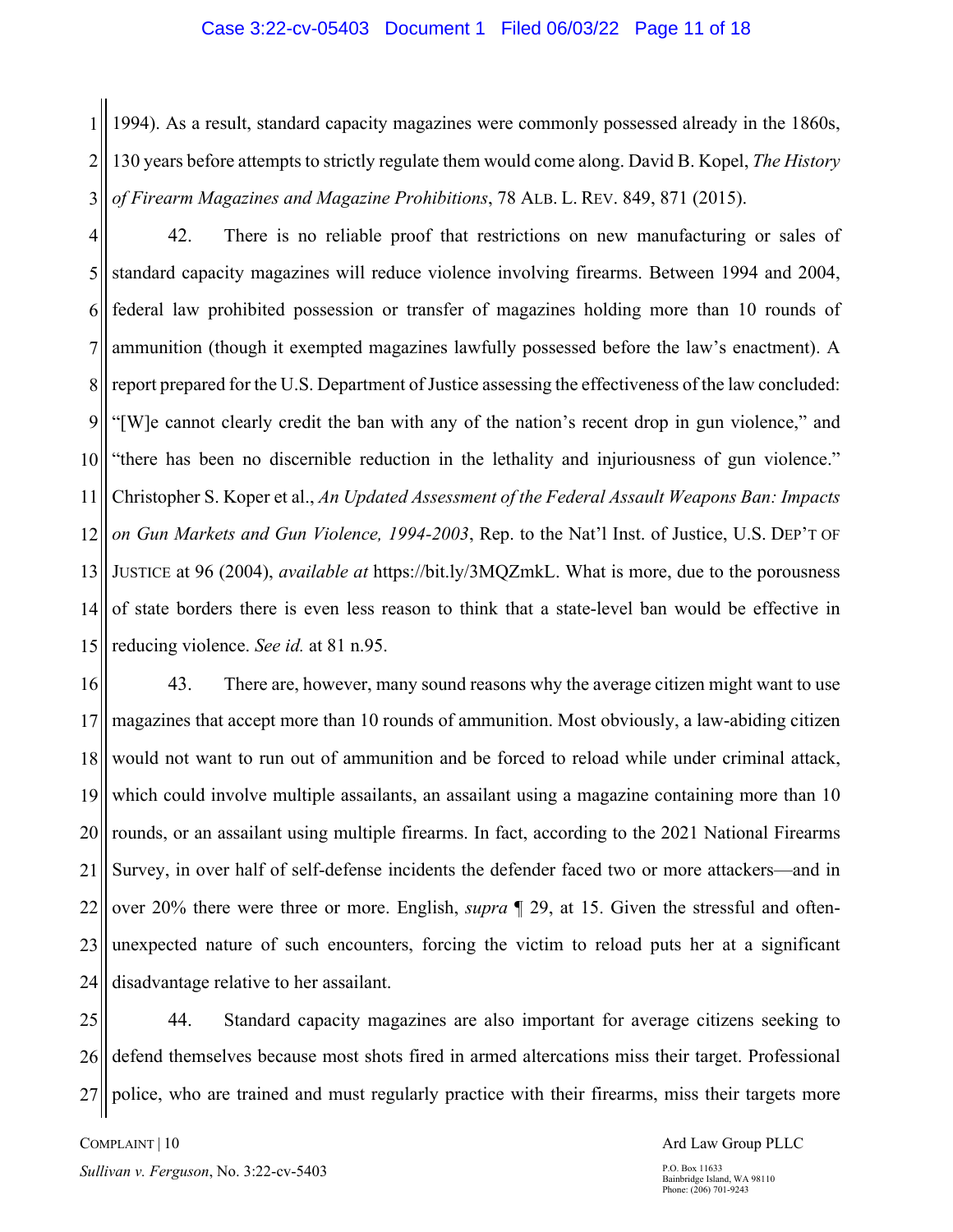#### Case 3:22-cv-05403 Document 1 Filed 06/03/22 Page 12 of 18

1 2 3 4 5 6 often than not. In a fourteen-year study of the Dallas Police Department, for example, officers achieved an accuracy rate of just 35%, and half of all Dallas officers missed *every* shot they fired. Christopher M. Donner and Nicole Popovich, Hitting (or missing) the mark: An examination of police shooting accuracy in officer-involved shooting incidents, *Policing: An International Journal* 42, no. 3 (2019), https://bit.ly/3LrpoJC. An average citizen forced to defend herself suddenly is not likely to have a higher accuracy rate than professional police officers would.

7 8 9 10 11 12 13 45. As an example, Susan Gonzalez, a Jacksonville resident, was severely limited in her ability to defend herself by the size of her handgun's magazine. She was shot in the chest one evening when two armed men broke into her home. She retreated to her bedroom and found her husband's .22 pistol. After firing warning shots, she shot at one of the two men and hit him twice with her seven or eight remaining bullets. Out of ammunition and unable to reload, she was shot once more by the other gunman, who proceeded to put his gun to her head and demand the keys to the couple's truck. *See Duncan v. Becerra*, 265 F. Supp. 3d 1106, 1130–31 (S.D. Cal. 2017).

14 15 16 17 46. By contrast, a homeowner in Houston successfully fended off five home invaders after firing at least a dozen shots in self-defense. Katherine Marchand, *5 shot and 3 killed after homeowner opens fire on suspects in east Houston*, ABC13 (Jan. 20, 2019), https://abc13.co/2EYq0ag.

18 19 20 21 22 23 24 25 26 47. Law enforcement practice confirms what common sense and these examples indicate: law-abiding citizens frequently need standard capacity magazines to protect themselves from those wishing to do them harm. Police departments typically issue handguns with magazines that hold more than 10 rounds. *See* Massad Ayoob, THE COMPLETE BOOK OF HANDGUNS 50, 87– 90 (2013). And they do so for good reason. In 2020, 14% of New York City police officers involved in incidents in which they fired their weapons to defend themselves and others fired more than 10 rounds. New York Police Dep't, *2020 Use of Force Report* at 27, *available at*  https://on.nyc.gov/3GlxAKH. Likely for this reason, the Act exempts from its prohibitions manufacture, import, and sale to Washington law enforcement agencies. But the average

27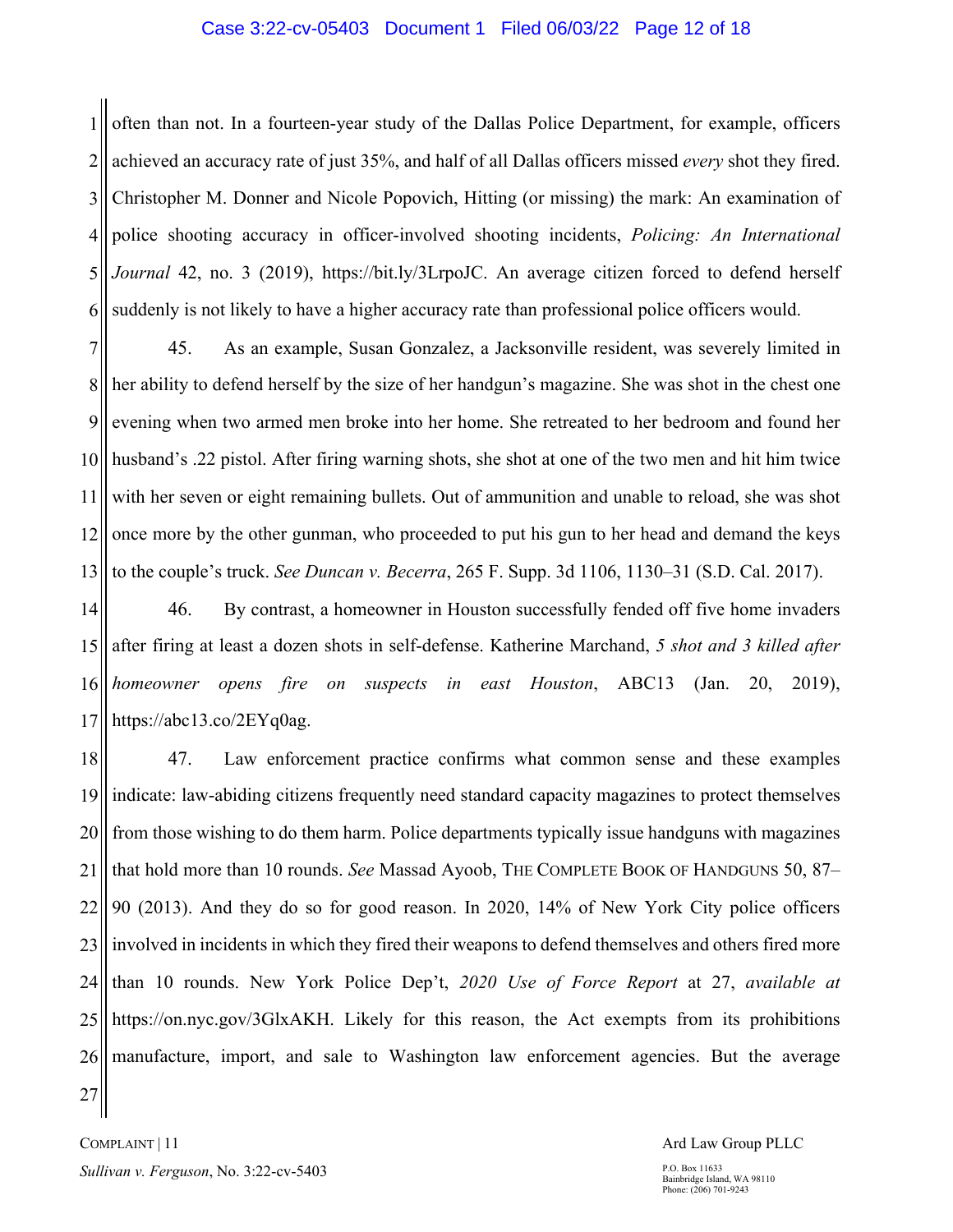1 2 Washington citizen has just as much right as a police officer to defend herself with standard capacity magazines.

3 4 5 6 7 8 9 10 11 12 48. Unlike law-abiding citizens, violent criminals will not be meaningfully constrained by Washington's magazine ban. Given the hundreds of millions of magazines in circulation in the country (including in Washington, where they remain widely possessed), it will not be difficult for violent criminals to acquire them through illegal sales or importation despite Washington's ban. And unlike law-abiding citizens, violent criminals will have no compunction about violating Washington's magazine ban. Even if violent criminals were effectively prevented from acquiring banned magazines, they could easily compensate by bringing multiple firearms or magazines with them to the scene of the crime. Their ability to do so is made possible by the fact that violent criminals, and not their law-abiding victims, choose the time and place of crimes and can plan accordingly.

13

14

15

16

### **STATEMENT OF FACTS RELATING TO GABRIELLA SULLIVAN**

49. The foregoing paragraphs are hereby incorporated herein as if set forth in full.

50. Plaintiff Gabriella Sullivan is an adult resident of Kitsap County, Washington.

51. Ms. Sullivan is a law-abiding, responsible citizen.

17

52. Ms. Sullivan is a member of Plaintiffs SAF and FPC.

18 19 20 53. Ms. Sullivan owns a Sig Sauer P365 handgun and a Smith & Wesson M&P Sport .22 rifle. Both firearms may be equipped with standard capacity magazines capable of holding more than 10 rounds of ammunition, and Ms. Sullivan owns standard capacity magazines for both.

21 22 23 54. Ms. Sullivan desires to purchase additional firearms, including an AR-15 style rifle, a Glock 19, and a Walther PPQ, all of which are ordinarily sold with standard capacity magazines holding more than 10 rounds of ammunition.

24 25 55. Ms. Sullivan intends to use additional standard capacity magazines and firearms equipped with standard capacity magazines for self-defense and other lawful purposes.

26 27 56. It is Ms. Sullivan's present intention and desire to purchase additional standard capacity magazines capable of holding more than 10 rounds of ammunition after the Act's effective

COMPLAINT | 12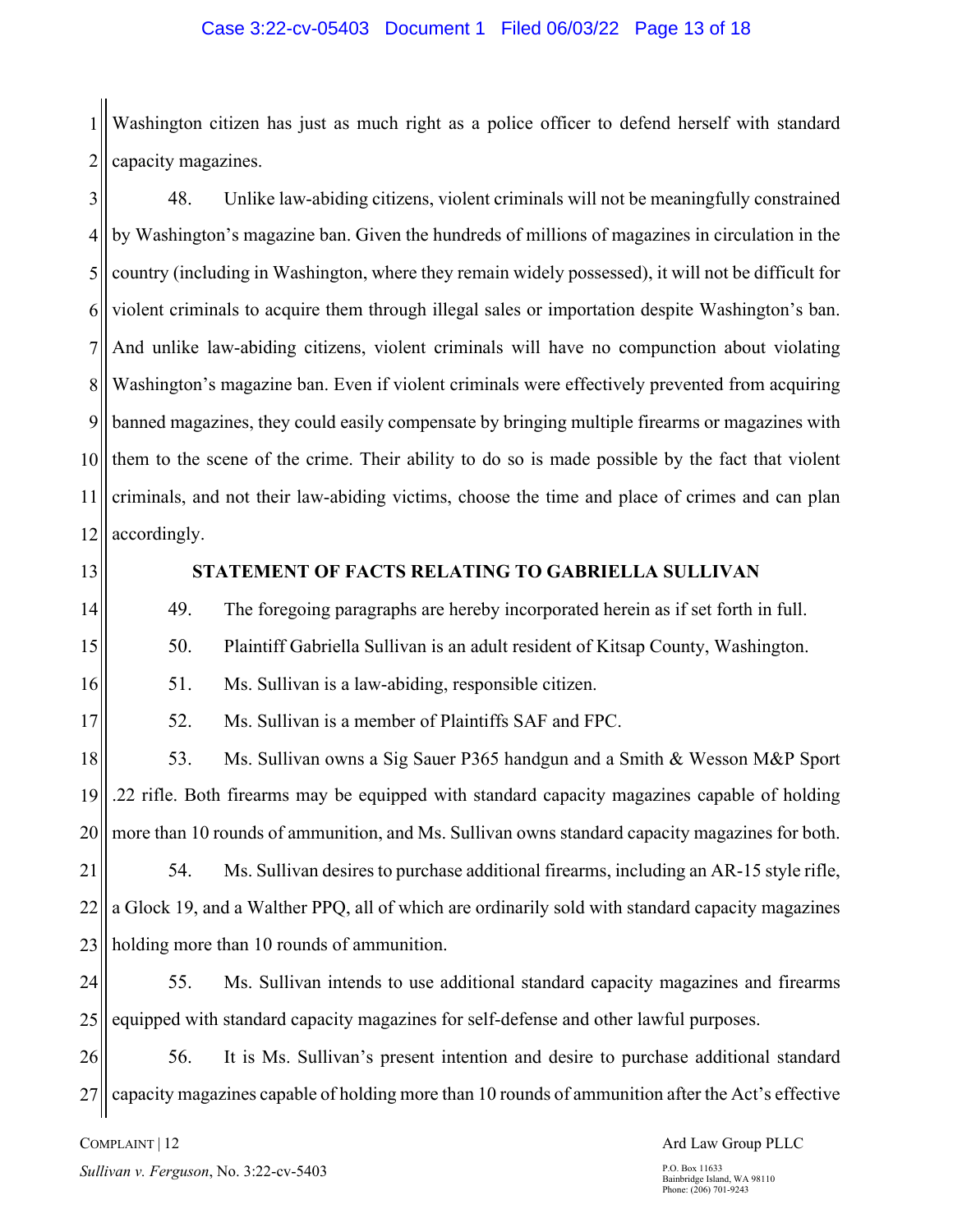#### Case 3:22-cv-05403 Document 1 Filed 06/03/22 Page 14 of 18

1 2 3 4 5 6 date, were it lawful to do so, for use with the firearms she currently owns and to purchase additional firearms equipped with standard capacity magazines of that size. When the Act becomes effective on July 1, 2022, she will not be able to purchase additional magazines or firearms equipped with standard capacity magazines lawfully, because the existence of the Act, and Defendants' enforcement of it, will extinguish the legal market for those items in Washington, and will make it unlawful for Ms. Sullivan to import them herself.

7 8

#### **STATEMENT OF FACTS RELATING TO RAINIER ARMS, LLC**

57. The foregoing paragraphs are hereby incorporated herein as if set forth in full.

9 10 11 58. Plaintiff Rainier Arms is a limited liability corporation located in King County, Washington. Rainier Arms is owned and operated by John Hwang, a member of Plaintiffs SAF and FPC.

12 13 14 59. Rainier Arms is a federally licensed firearm dealer. Every month, it sells hundreds of standard capacity magazines capable of holding more than 10 rounds of ammunition and dozens of firearms equipped with such magazines.

15 16 17 18 19 20 60. It is Rainier Arms' present intention and desire to continue to sell standard capacity magazines and firearms equipped with standard capacity magazines. When the Act becomes effective on July 1, 2022, however, it will be forced to stop selling standard capacity magazines, either individually or as part of other firearms. As a result, beginning on July 1, 2022, Rainier Arms will lose out on profits from sales of standard capacity magazines as a direct result of the Act.

21 22 23 24 25 61. In addition to risking prosecution, Rainier Arms could also lose its federal firearms license if it were to violate the Act. As a vendor who is harmed by the magazine ban, Rainier challenges the ban to vindicate the Second Amendment protected rights of its itself and customers. *See Teixeira v. County of Alameda*, 873 F.3d 670, 678 (9th Cir. 2017); *Ezell v. City of Chicago*, 651 F.3d 684 (7th Cir. 2011).

26

27

#### **STATEMENT OF FACTS RELATING TO DANIEL MARTIN**

62. The foregoing paragraphs are hereby incorporated herein as if set forth in full.

#### COMPLAINT | 13

Ard Law Group PLLC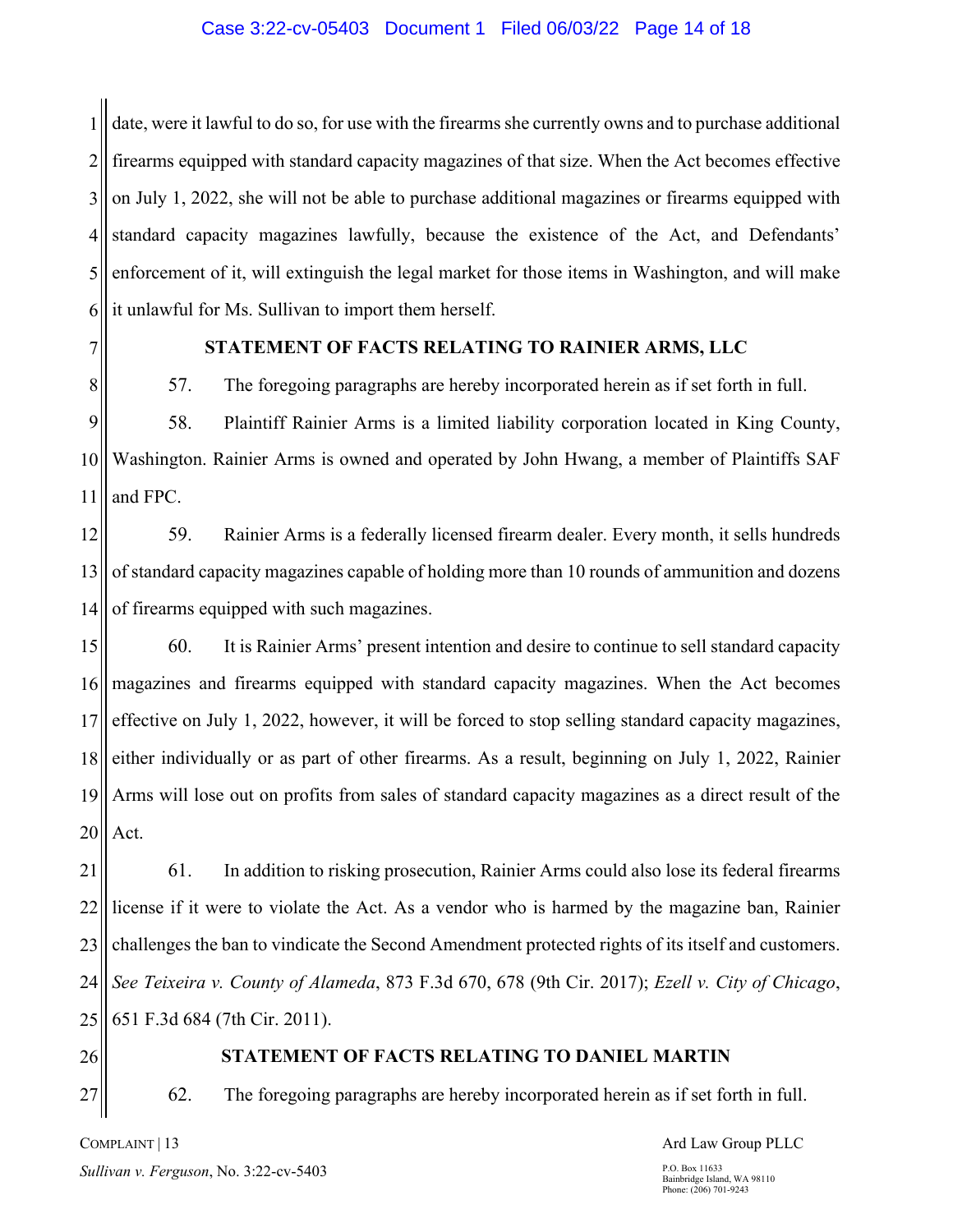1

2

3

63. Daniel Martin is an adult resident of Grays Harbor County, Washington.

- 64. Mr. Martin is a law-abiding, responsible citizen.
- 65. Mr. Martin is a member of Plaintiffs SAF and FPC.

4 5 6 7 8 9 10 66. Mr. Martin owns firearms that can be equipped with standard capacity magazines and he owns several standard capacity magazines for use in those firearms. He is a frequent participant in shooting competitions, for which standard capacity magazines are commonly used. Although he has not competed in the past two years as a result of the COVID-19 pandemic and rising ammunition prices, he plans to enter several shooting competitions this summer. Even when not competing, Mr. Martin practices with and shoots his firearms regularly and possesses them for the purpose of self-defense.

11 12 13 14 15 16 67. As a result of his regular sport shooting activities, Mr. Martin has worn out or broken standard capacity magazines in the past and has purchased new ones to replace them or parts to fix or extend their capacity when necessary. He also purchases new firearms when he is able to and plans to purchase additional firearms equipped with standard capacity magazines exceeding 10 rounds in the future, including after the Act's effective date, were it not a crime to do so.

17 18 68. Mr. Martin intends to use additional standard capacity magazines and firearms equipped with the same for sport shooting, self-defense, and other lawful purposes.

19 20 21 22 23 69. When the Act becomes effective on July 1, 2022, he will not be able to purchase additional standard capacity magazines, nor will he be able to purchase firearms equipped with standard capacity magazines lawfully, because the existence of the Act, and Defendants' enforcement of it, will extinguish the legal market for those items in Washington, and will make it unlawful for Mr. Martin to import them himself.

# 24 25

26

27

70. The foregoing paragraphs are hereby incorporated herein as if set forth in full.

**COUNT ONE** 

**The Act is Facially Unconstitutional Under the Second and** 

**Fourteenth Amendments to the U.S. Constitution** 

COMPLAINT | 14 *Sullivan v. Ferguson*, No. 3:22-cv-5403 Ard Law Group PLLC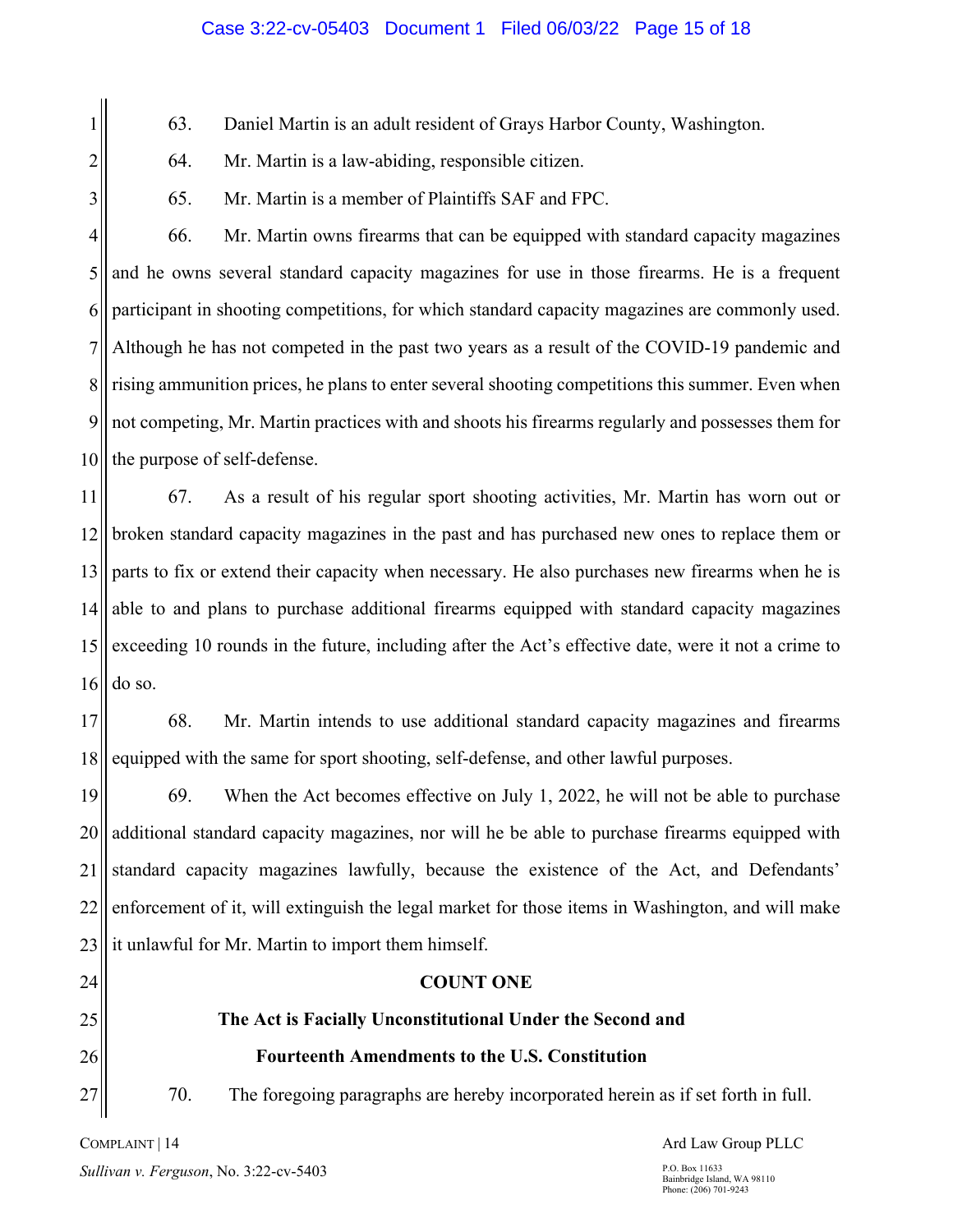#### Case 3:22-cv-05403 Document 1 Filed 06/03/22 Page 16 of 18

1 2 3 71. The Second Amendment to the United States Constitution provides: "A well regulated Militia, being necessary to the security of a free State, the right of the people to keep and bear Arms, shall not be infringed."

4 5 6 72. The constitutional guarantee is incorporated against the states through the Fourteenth Amendment. *McDonald*, 561 U.S. at 791; *id*. at 806 (Thomas, J., concurring in the judgment.).

7 8 73. The Supreme Court has held that the right to keep and bear arms is a fundamental right. *Dist. Of Columbia v. Heller*, 554 U.S. 570, 581 (2008).

9 10 11 12 13 74. Restrictions on ammunition, including ammunition magazines, restrict the use of "Arms" within the meaning of the Second Amendment. "[W]ithout bullets, the right to bear arms would be meaningless. A regulation eliminating a person's ability to obtain or use ammunition could thereby make it impossible to use firearms for their core purpose." *Jackson v. City & Cnty. of San Francisco*, 746 F.3d 953, 967 (9th Cir. 2014).

14 15 16 17 75. Outright bans on manufacturing, importing, selling, or offering for sale commonly possessed magazines violate the Second Amendment by prohibiting all Washington residents from acquiring those magazines and firearms equipped with them and therefore denying them the fundamental right to keep and bear arms.

18 19 20 21 76. An outright ban on manufacturing, importing, selling, or offering for sale constitutionally protected magazines violates the Second Amendment by prohibiting retailers from engaging in commerce necessary for individuals to exercise their fundamental right to keep and bear arms. *Cf. Planned Parenthood of Central Missouri v. Danforth*, 428 U.S. 52, 62 (1976).

22

#### **PRAYER FOR RELIEF**

a. Declare that Washington's ban on manufacturing, importing, selling, or offering for

sale magazines with a capacity over 10 rounds violates the right to keep and bear arms

23 24 **WHEREFORE**, Plaintiffs respectfully request that this Honorable Court enter judgment in their favor and against Defendants, as follows:

25 26 27

COMPLAINT | 15 *Sullivan v. Ferguson*, No. 3:22-cv-5403 Ard Law Group PLLC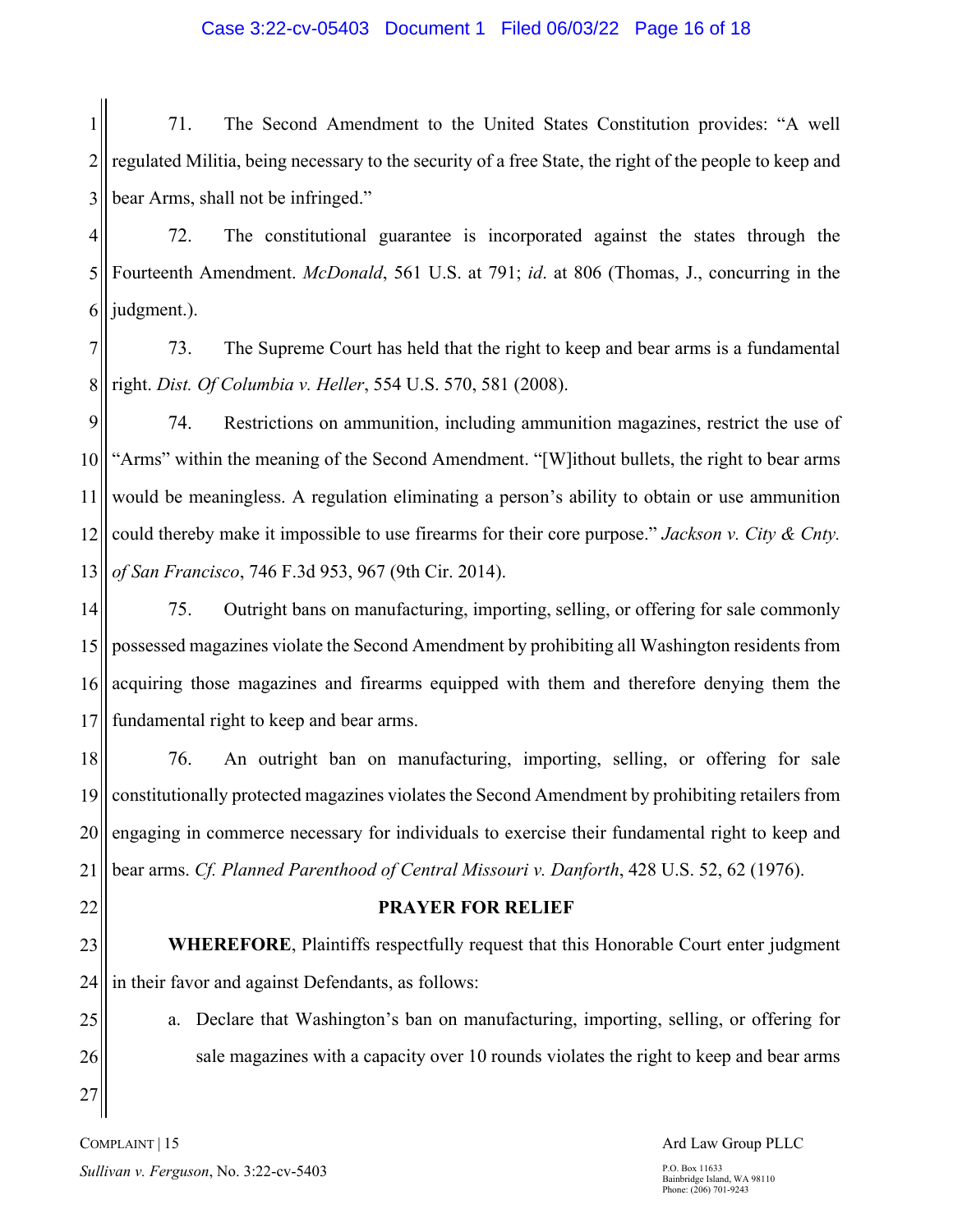# Case 3:22-cv-05403 Document 1 Filed 06/03/22 Page 17 of 18

|          |    | as guaranteed by the Second and Fourteenth Amendments to the United States                   |
|----------|----|----------------------------------------------------------------------------------------------|
| 2        |    | Constitution;                                                                                |
| 3        |    | b. Enjoin Defendants, their officers, agents, servants, employees, and all persons in active |
| 4        |    | concert or participation with them from enforcing the provisions of the Act and all          |
| 5        |    | related laws, regulations, policies, practices, and customs that would impede or             |
| 6        |    | criminalize the exercise of the right to keep and bear arms;                                 |
| 7        | c. | Grant Plaintiffs any and all damages to which they are entitled, including but not           |
| 8        |    | limited to actual, compensatory, punitive and/or nominal damages;                            |
| 9        |    | d. Pursuant to 42 U.S.C. § 1988 award costs and attorneys' fees and expenses to the extent   |
| 10       |    | permitted; and                                                                               |
| 11       | e. | Grant any and all other equitable and/or legal remedies as this Court may see fit.           |
| 12       |    |                                                                                              |
| 13       |    |                                                                                              |
| 14       |    |                                                                                              |
| 15       |    |                                                                                              |
| 16       |    |                                                                                              |
| 17       |    |                                                                                              |
| 18       |    |                                                                                              |
| 19       |    |                                                                                              |
| 20       |    |                                                                                              |
| 21       |    |                                                                                              |
| 22<br>23 |    |                                                                                              |
| 24       |    |                                                                                              |
| 25       |    |                                                                                              |
| 26       |    |                                                                                              |
| 27       |    |                                                                                              |
|          |    |                                                                                              |